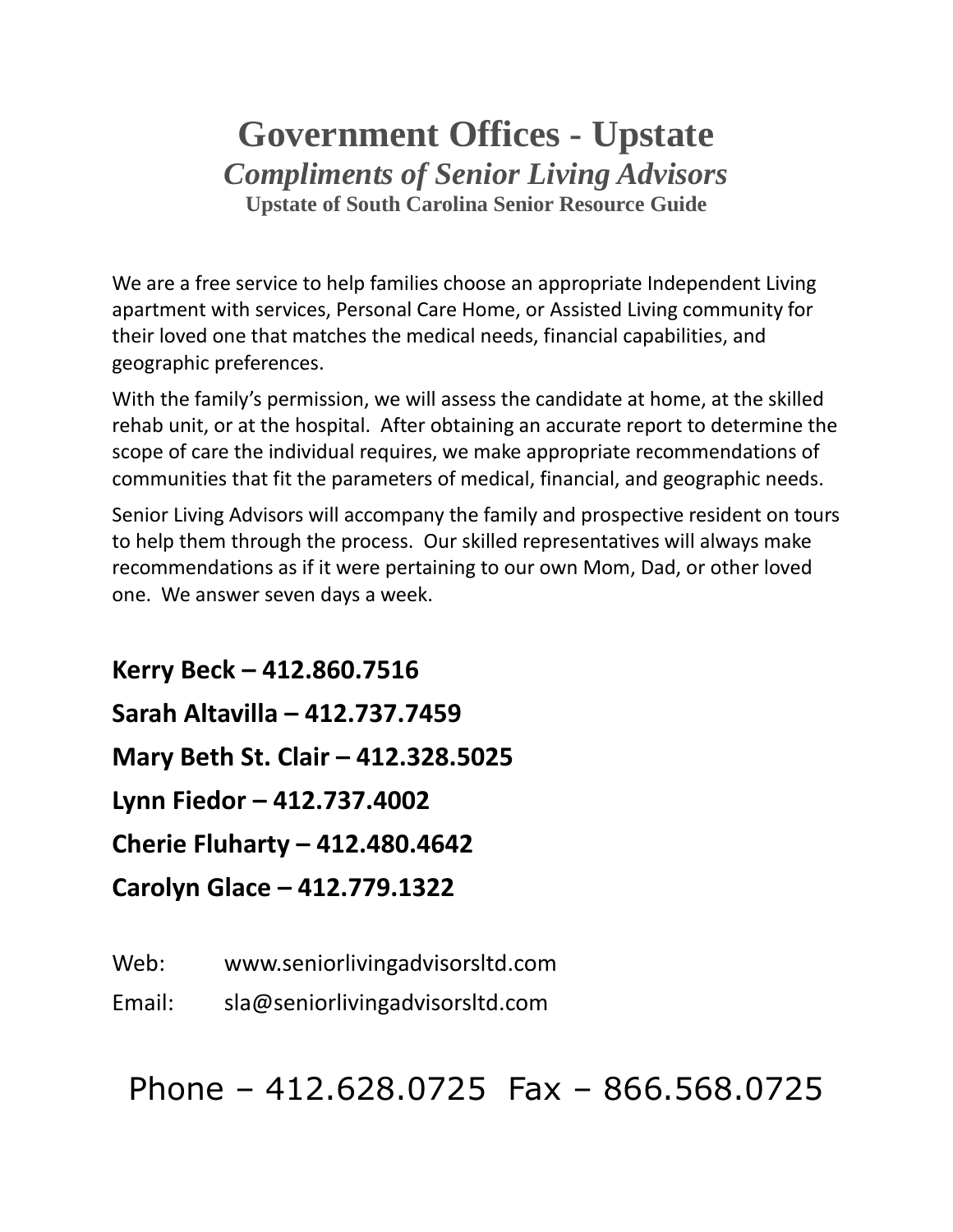# **Government Offices - Upstate**

**Anderson, Cherokee, Greenville, Oconee, Pickens and Spartanburg Appalachian Area Agency on Aging SC Appalachian Council of Governments** [www.scacog.org/OurServices/AgingServices.aspx](http://www.scacog.org/OurServices/AgingServices.aspx) 30 Century Circle Greenville, SC 29607 **(864) 242-9733**

#### **Regional Information Specialist – Get Care SC**

*Greenville - Spartanburg* Travis Hatcher Located in Greenville County [thatcher@scacog.org](mailto:thatcher@scacog.org) (800) 434-4036 (864) 242-9733

#### **Medicare - SC**

**[www.medicare.gov](http://www.medicare.gov/)** (800) MEDICARE (633-4227); (877) 486-2048 (TTY) ELIGIBILITY: 65 years or older To find out how/whether to purchase additional health insurance (Medigap policy, long-term care insurance, etc.): Call the State Health Insurance Assistance Program (SHIP), (800) 868-9095.

#### **Internal Revenue Service**

**[www.irs.ustreas.gov](http://www.irs.ustreas.gov/)** (800) 829-3676 for tax forms (800) 829-1040 or (800) 829-4059 (TDD) for tax assistance (800) 829-4477 for pre-recorded tax information (877) 777-4778 (Taxpayer Advocate Service Columbia)

#### **Internal Revenue Service, Greenville Office**

[www.irs.gov](http://www.irs.gov/) 440 Roper Mountain Road, Suite E Greenville, SC 29615 (864) 284-9097 / (877) 777-4778 (Taxpayers Advocate Service-Columbia) SC Appalachian Council of Governments Greenville, Pickens, Anderson, Oconee, Cherokee, and Spartanburg Counties (864) 242-9733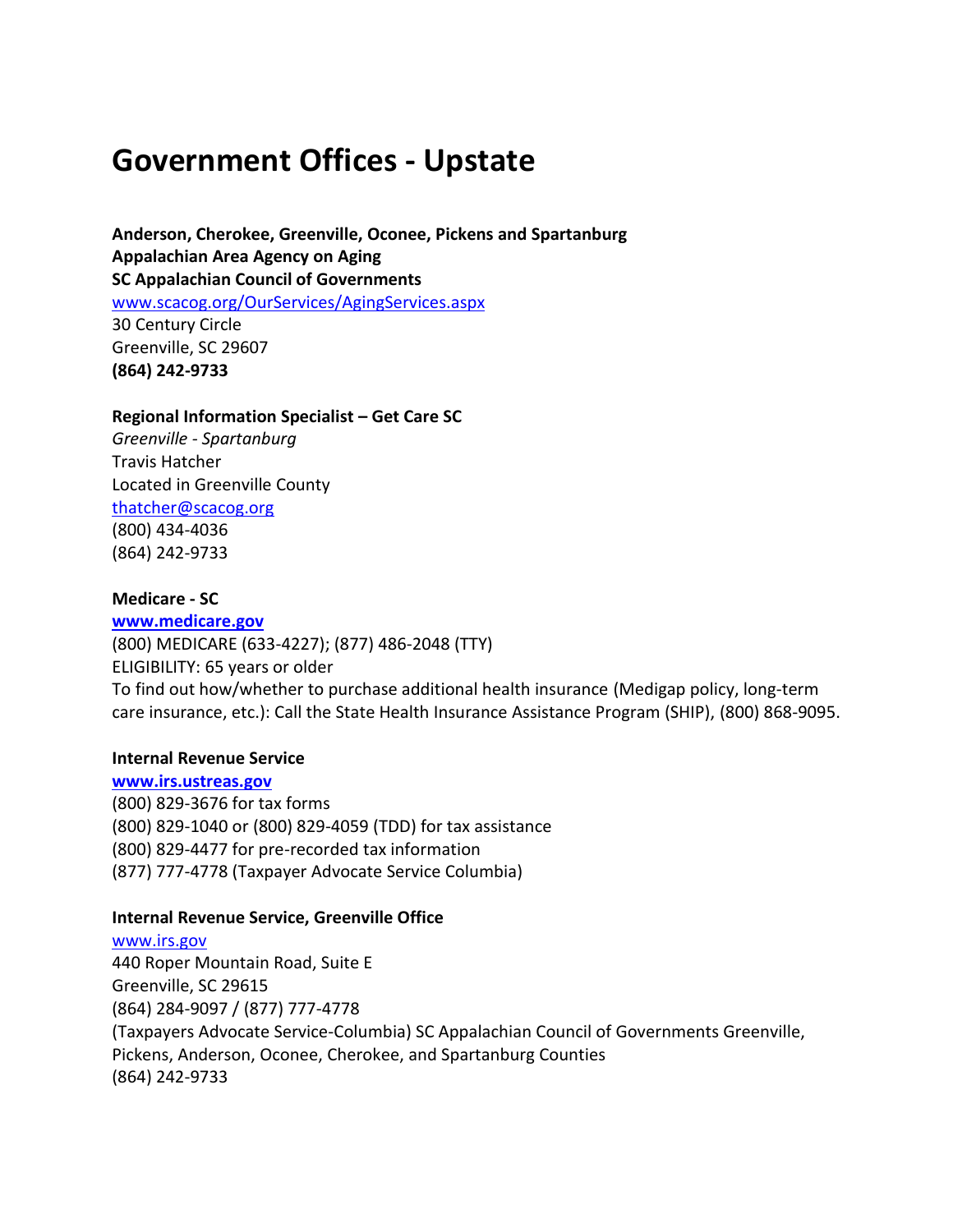#### **United States Department of Agriculture**

**[www.usda.gov](http://www.usda.gov/)** Anderson, SC (864) 224-2126 x102 Spartanburg, SC (864) 814 2471 x102

# **Recovering from Identity Theft**

**[www.lndentityTheft.gov](http://www.lndentitytheft.gov/)**

# **Greenville**

## **Department of Health and Human Services - Medicaid**

301 University Ridge, Suite 6700 Greenville, SC 29603 P: (864) 467-7926 F: (864) 467-5665

## **Greenville City Commission on Alcohol & Drug Abuse**

1400 Cleveland Street Greenville, SC 29607 P: (864) 467-3790

## **Greenville Social Security Office**

319 Pelham Road Greenville, SC 29615 [www.socialsecurity.gov](http://www.socialsecurity.gov/) P: (864) 233-1116, For Appointments Call (877) 274-5423

# **Spartanburg**

## **Department of Social Services**

P 0 . Box 6184 Spartanburg, SC 29304 [www.state.sc.us/dss](http://www.state.sc.us/dss) P: (864) 596-3001

## **Department of Social Services (Medicaid)**

Spartanburg, SC 29304 P: (864) 596-3025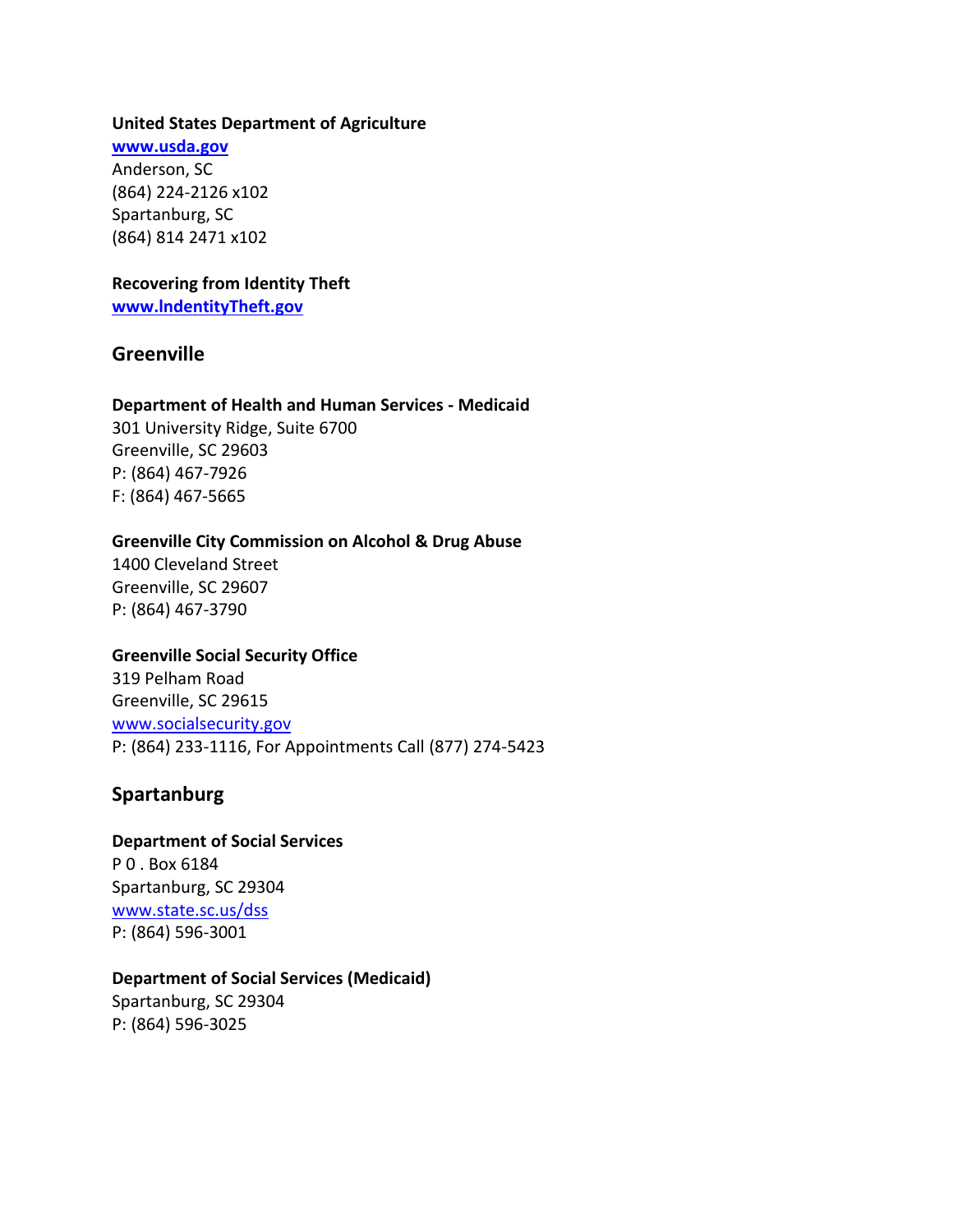#### **Spartanburg County Commission & Economic Development**

9039 Fairforest Road Spartanburg, SC 29303 P: (864) 595-5317 F: (864) 595-5315

### **Spartanburg Social Security Office**

145 North Church Street, Suite 300 Spartanburg, SC 29306 P: (866) 701-6620 (800) 772-1213

## **Veterans Services**

#### **Greenville Vet Center**

14 Lavinia Street, Greenville, SC 29601 T 864 271 2711

#### **Greenville Clinic**

41 Park Creek Drive, Greenville, SC 29605 T 864 299 1600 Provides: primary-<:are, denta,l mental health, and pharmaceutical services

#### **Spartanburg County VA Clinic**

1330 Boiling Springs Road, Spartanburg, SC 28303 T 864 582 7025 Toll Free Numbers for Contacting VA VA Benefits: 1 800 827 1000 (Home Loan Guaranty, Disability Compensation, Disability pension, Dependency Indemnity Compensation, Death Pension, Vocational Rehabilitation and Employment, Civilian Health and Medical Program of the

#### **Department of Veterans Affairs (CHAMPVA), Medical Care, Burial, and Life Insurance)**

Life Insurance: 1 800 669 8477 Education (GI Bill): 1 888 442 4551 Health Care Benefits: 1 877 222 8387 Income Verification and Means Testing: 1 800 929 8387 Mammography Helpline: 1 888 492 7844 Gulf War/Agent Orange Helpline: 1 800 749 8387 Status of Headstones and Markers: 1 800 697 6947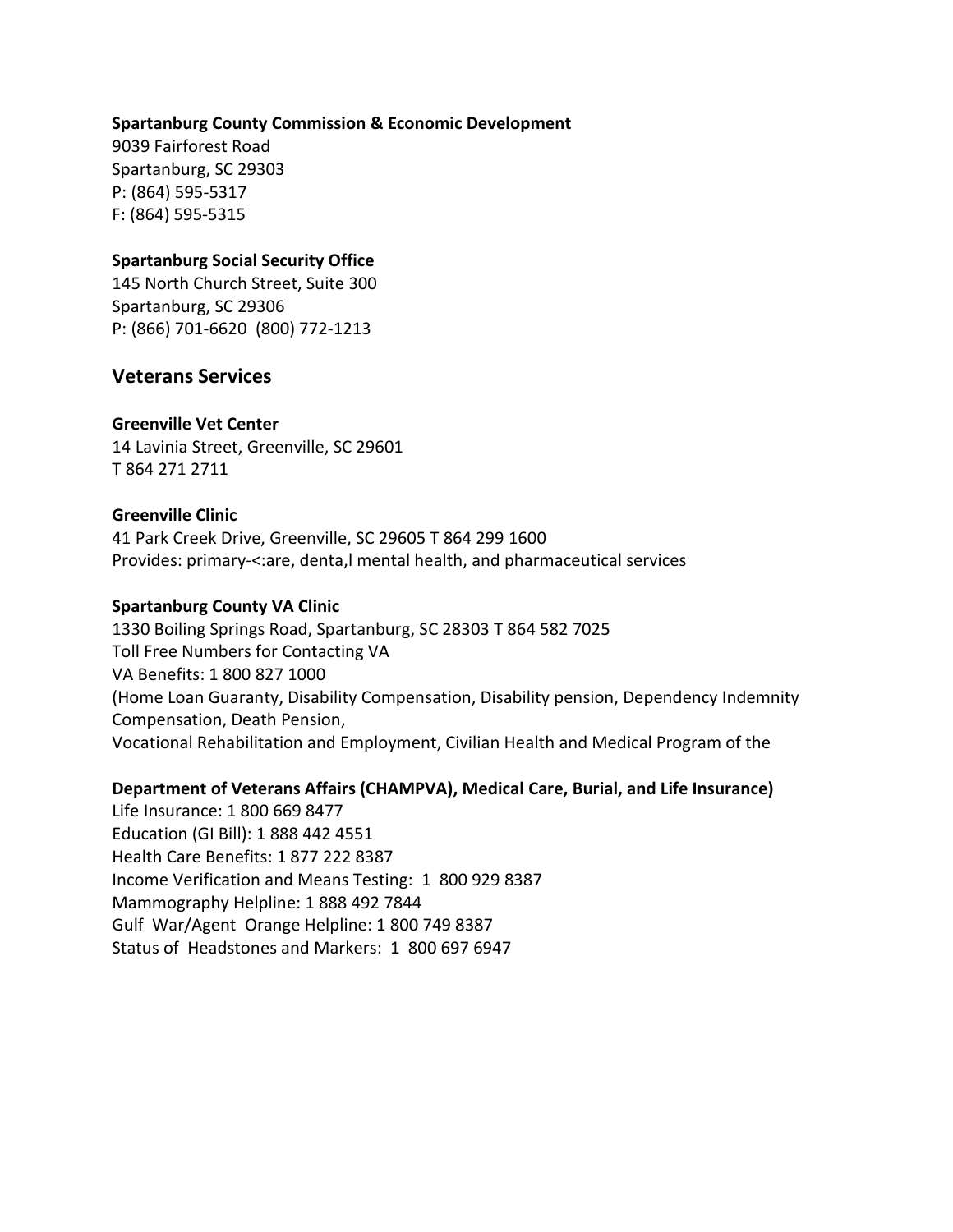## **Available Assistance Services – HEALTHY CONNECTIONS**

To apply for Assistance Services – Call your Area Agency on Aging on page 1, or you can apply at one time for most services using HEALTHY CONNECTIONS on the Web at <https://www.scdhhs.gov/how-to-apply>

## **Health Insurance Marketplace**

The Health Insurance Marketplace, established under the health care law (Affordable Care Act), allows individuals and families to apply for federal benefits and/or explore private health care options.

# **Medicare Program – 1 (800) Medicare**

Medicare is a federal health insurance program for individuals 65 years of age or older, under 65 with certain disabilities, and any age with End-Stage Renal Disease (permanent kidney failure requiring dialysis or a kidney transplant).

Supplemental Security Income (SSI)

Supplemental Security Income (SSI) is a monthly income benefit for individuals who are aged, blind, or disabled, have limited income and assets, and meet additional requirements.

## **Social Security**

Social Security is a monthly income benefit for individuals in varied situations. Types of benefits include:

- Social Security Retirement
- Social Security Disability Insurance
- Social Security Survivors

# **Veterans Affairs (VA)**

The Office for Veterans Affairs (VA) provides services and assistance to veterans and their families. Programs include, but are not limited to:

- Disabled Veterans Real Estate Tax Exemption
- Veterans Emergency Assistance
- Educational Gratuity
- Blind Veterans Pension
- Paralyzed Veterans Pension
- Persian Gulf Conflict Veterans Benefit Act
- State Veterans Homes

## **Senior Farmers Market Nutrition Program (SFMNP)**

The Senior Farmers Market Nutrition Program (SFMNP) provides low-income seniors with coupons that can be exchanged for eligible foods at farmers markets, roadside stands, and community supported agriculture programs.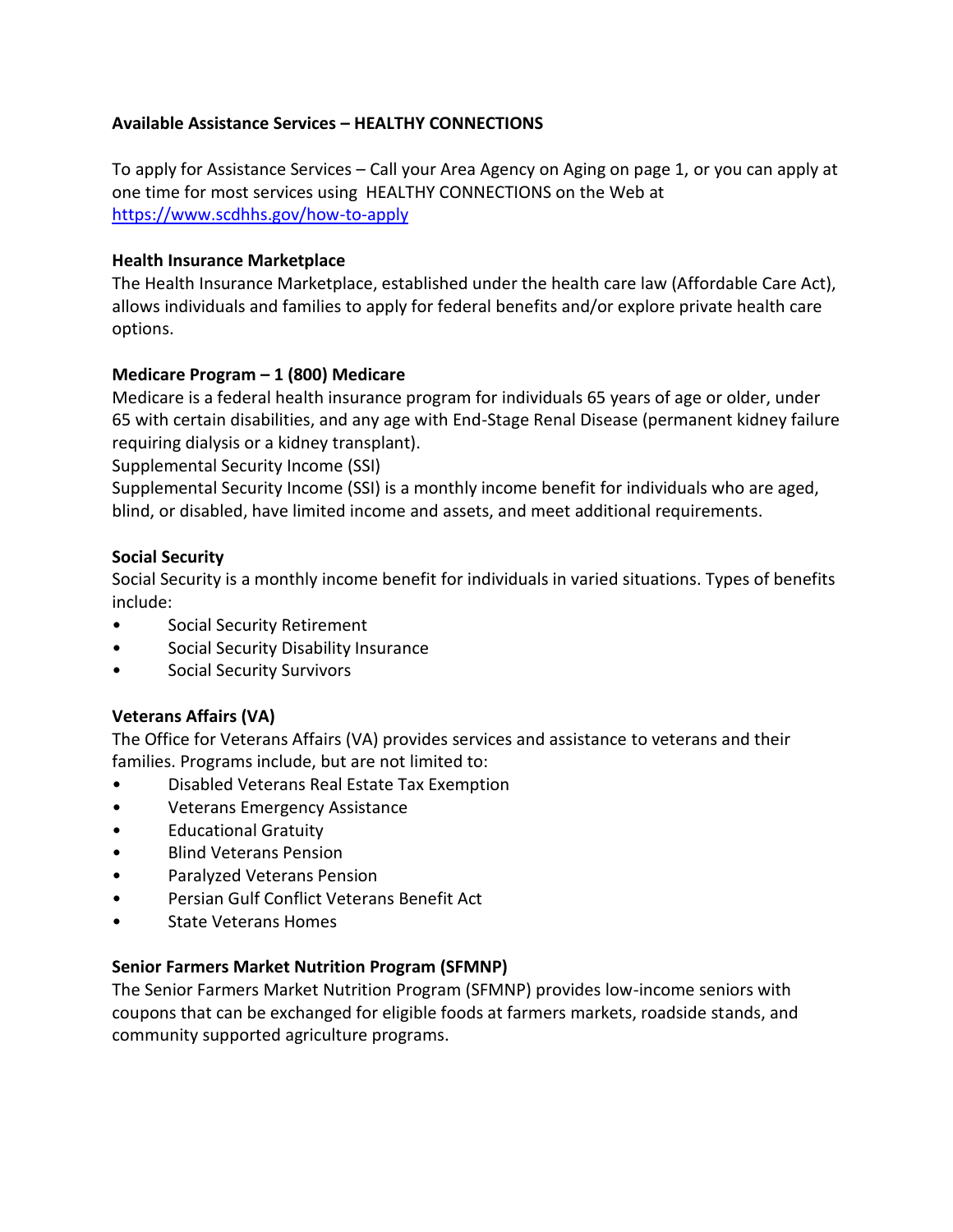## **Housing Choice Voucher Program (Section 8)**

The Housing Choice Voucher Program, also known as Section 8, helps low-income families afford decent, safe, and sanitary housing. Housing can include single-family homes, townhouses and apartments, and is not limited to units located in subsidized housing projects. Housing Choice Vouchers are administered locally by Public Housing Agencies.

## **HUD Public Housing Program**

The Public Housing Program provides decent, safe, and low-cost rental housing for eligible lowincome families, senior citizens, and individuals with disabilities. Public housing comes in all sizes and types, from scattered single family houses to high-rise apartments for elderly families. Public housing is administered locally by Public Housing Agencies.

## **Home and Community Based Services (HCBS)**

Home and Community Based Services (HCBS), also known as Waiver Programs, provide supports and services beyond those covered by Medical Assistance that enable an individual to remain in a community setting rather than in a Long-Term Care Facility. Individuals can apply for the Medicaid Waiver Program through HEALTHY CONNECTIONS at <https://www.scdhhs.gov/how-to-apply> . Please see website for additional information on how to apply for other Home and Community Based Services.

## **LIHEAP - Low Income Home Energy Assistance Programs**

The Low-Income Home Energy Assistance Program, also known as LIHEAP, helps low-income families pay their heating bills. LIHEAP is a grant that offers assistance in the form of a cash grant, sent directly to the utility company, or a crisis grant for households in immediate danger of being without heat. Contact your provider from the list below.

## **Sunbelt Human Advancement Resources, Inc.**

CSBG and LIHEAP Programs serving Greenville, Oconee, Pickens, and Anderson Counties **Greenville** Post Office Box 10204 254 S Pleasantburg Dr Greenville, South Carolina 29607 [http://www.sharesc.org](http://www.sharesc.org/) P: (864) 269-0700 F: (864).295-6151